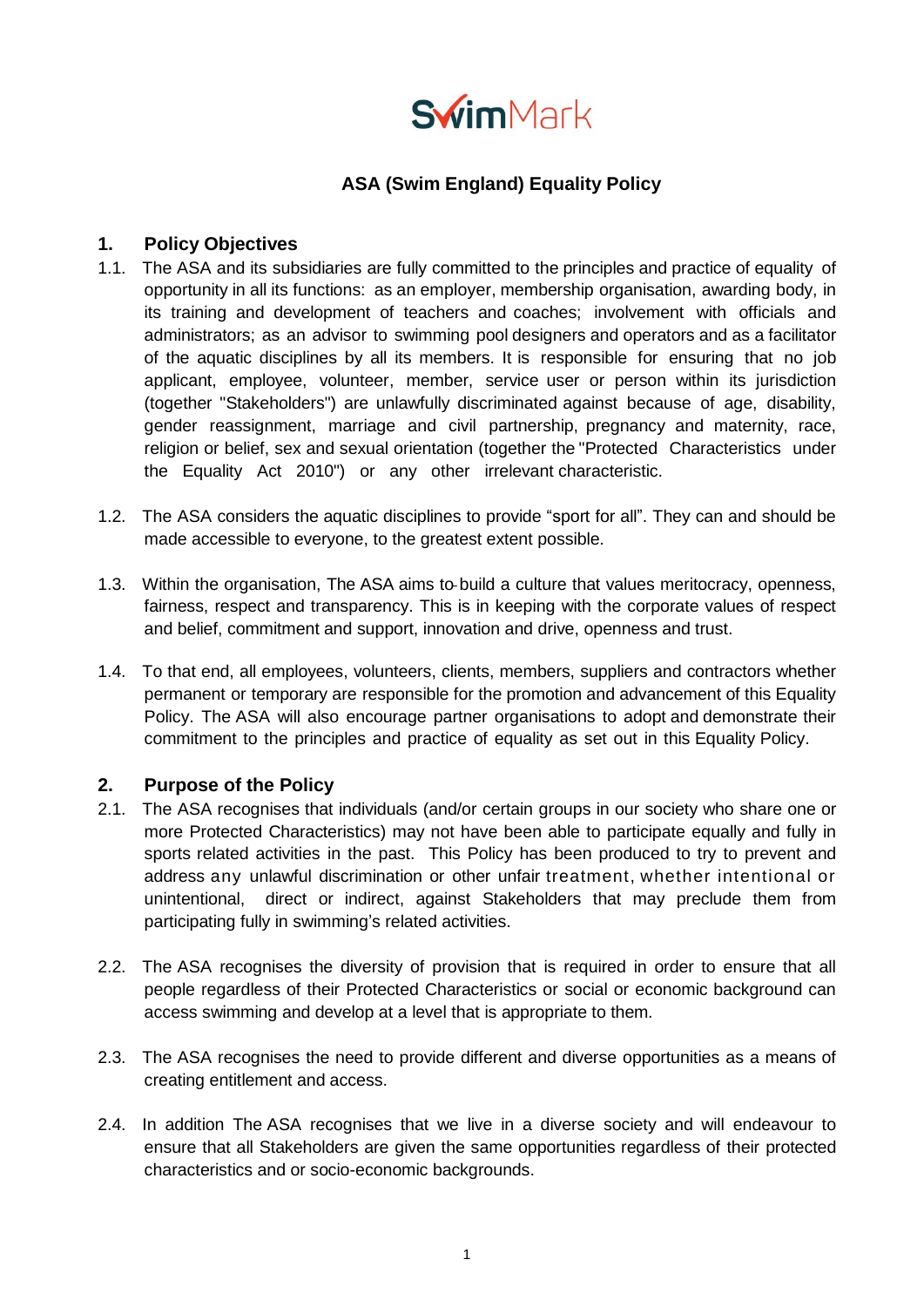2.5. Internally, The ASA is fully committed to the elimination of unlawful and unfair discrimination and values the differences that a diverse workforce brings to the organisation. This Policy has been produced to try to prevent and address any unlawful discrimination or other unfair treatment, whether intentional or unintentional, direct or indirect, against the workforce. The ASA shall also promote dignity in the workplace through its Commitment to Dignity in the Workplace statement, which forms a related but separate policy of The ASA. Other related but separate HR policies shall also be implemented and/or maintained to further the objectives of Equality and Diversity generally.

## **3. Legal Requirements**

- 3.1. The ASA is required by law not to unlawfully discriminate against its Stakeholders and recognises its legal obligations under, and will abide by the requirements of, the Equality Act 2010, and any equivalent legislation (as amended) in any UK jurisdiction, Jersey, Guernsey or the Isle of Man and any later amendments to such legislation or subsequent equality related legislation that may be relevant to The ASA.
- 3.2. The ASA will seek advice each time this Policy is reviewed to ensure it continues to reflect the current legal framework and good practice.
- 3.3. The ASA recognises the following as being unacceptable:

### "**Discrimination, harassment, bullying and victimisation"**

- 3.4. Unlawful discrimination which can take the following forms:
	- 3.4.1 *Direct Discrimination:* treating someone less favourably than you would treat others because of a Protected Characteristic.
	- 3.4.2 *Indirect Discrimination: a*pplying a provision, criterion or practice which, on the face of it, applies equally to all but which, in practice can disadvantage individuals with a particular Protected Characteristic. Such requirements or conditions are lawful only if they can be objectively justified.
	- 3.4.3 *Harassment:* engaging in unwanted conduct relating to a relevant Protected Characteristic or unwanted conduct of a sexual nature where the conduct has the purpose or effect of violating the recipient's dignity or creating an intimidating, hostile, degrading, humiliating or offensive environment for the recipient, or any other individual affected by such conduct. The ASA is committed to ensuring that its Stakeholders are able to conduct their activities free from harassment.
	- 3.4.4 *Bullying:* the misuse of power or position to criticise persistently or to humiliate and undermine an individual's confidence.
	- 3.4.5 *Victimisation:* subjecting someone to a detriment because he or she has in good faith taken action under the Equality Act 2010 (or equivalent legislation) by bringing proceedings, giving evidence or information in relation to proceedings, making an allegation that a person has contravened the Equality Act 2010 (or equivalent legislation) or doing any other thing for the purpose of or in connection with the Equality Act 2010 (or any equivalent legislation).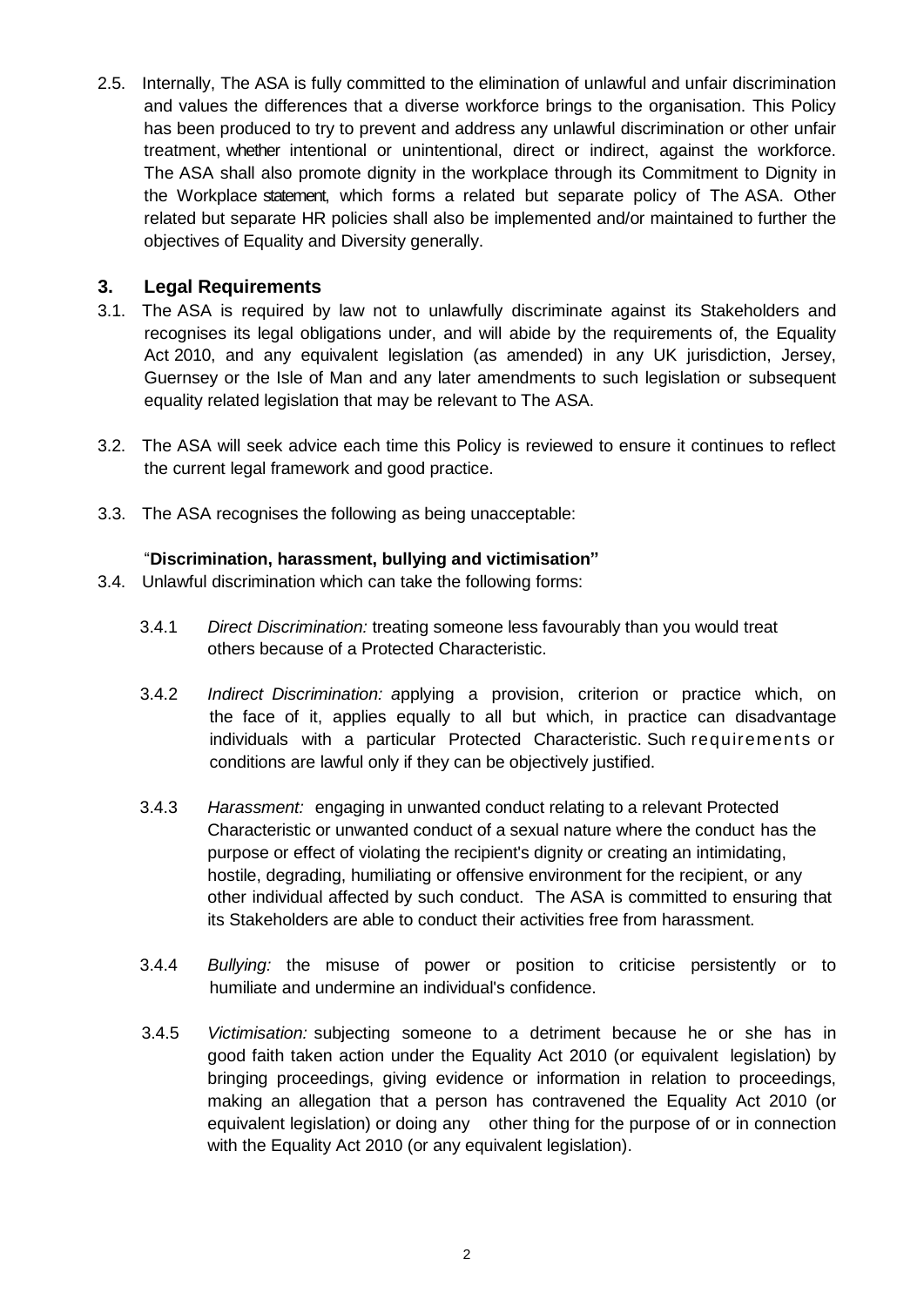3.5. The ASA regards discrimination, harassment, bullying or victimisation, as described above, as serious misconduct. All complaints will be taken seriously and appropriate measures including disciplinary action may be brought against any Stakeholder who unlawfully discriminates against, harasses, bullies or victimises any other person.

### **"Reasonable Adjustments"**

- 3.6. When any decision is made about an individual, the only personal characteristics that may be taken into account are those that are consistent with any relevant legislation and are relevant to the substance of the decision being made.
- 3.7. The ASA recognises that it has a duty to make reasonable adjustments for disabled persons.
- 3.8. The duty to make reasonable adjustments includes the removal, adaptation or alteration of physical features, if the physical features make it impossible or unreasonably difficult for disabled people to make use of services. In addition, when acting as a service provider, The ASA has an obligation to think ahead and address any barriers that may impede disabled people from accessing its service.
- 3.9. The ASA will consider all requests for adjustments and where possible will accommodate reasonable requests and will work with disabled Stakeholders to implement any adjustments that will enable them to participate more fully.

### **"Transgender Athletes"**

3.10. The ASA considers that the aquatic disciplines are gender affected sports under the Equality Act 2010 and refers any transgender athletes to its policy relating to participation by transgender persons.

## **4. Responsibility, implementation and communication**

- 4.1. The following responsibilities will apply:
	- 4.1.1. The Board of The ASA is responsible for ensuring that this Equality Policy is implemented, followed, and reviewed when appropriate. The ASA Board is also responsible for ensuring that this Equality Policy is enforced and any breaches are dealt with appropriately. The Chief Executive has the overall responsibility for the implementation of this Equality Policy.
	- 4.1.2. A The ASA Board member will be appointed by Board in consultation with the Chief Executive as the "Equality Champion" and will ensure that equality is included as an agenda item at Board meetings when appropriate and that the Board takes equality issues into consideration when making decisions.

4.1.3. A member of staff will be designated by the Chief Executive, in conjunction with the Equality Champion, as an officer with responsibility for equality and who shall be known for the purposes of this Policy as "Equality Officer". The Equality Officer shall work in conjunction with the Equality Champion, and will have the overall day- to-day responsibility for the implementation of this Equality Policy and for achieving any equality related actions resulting from it. An internal crossdepartmental equality and diversity group will be created to provide additional support, which shall be chaired by the Equality Officer.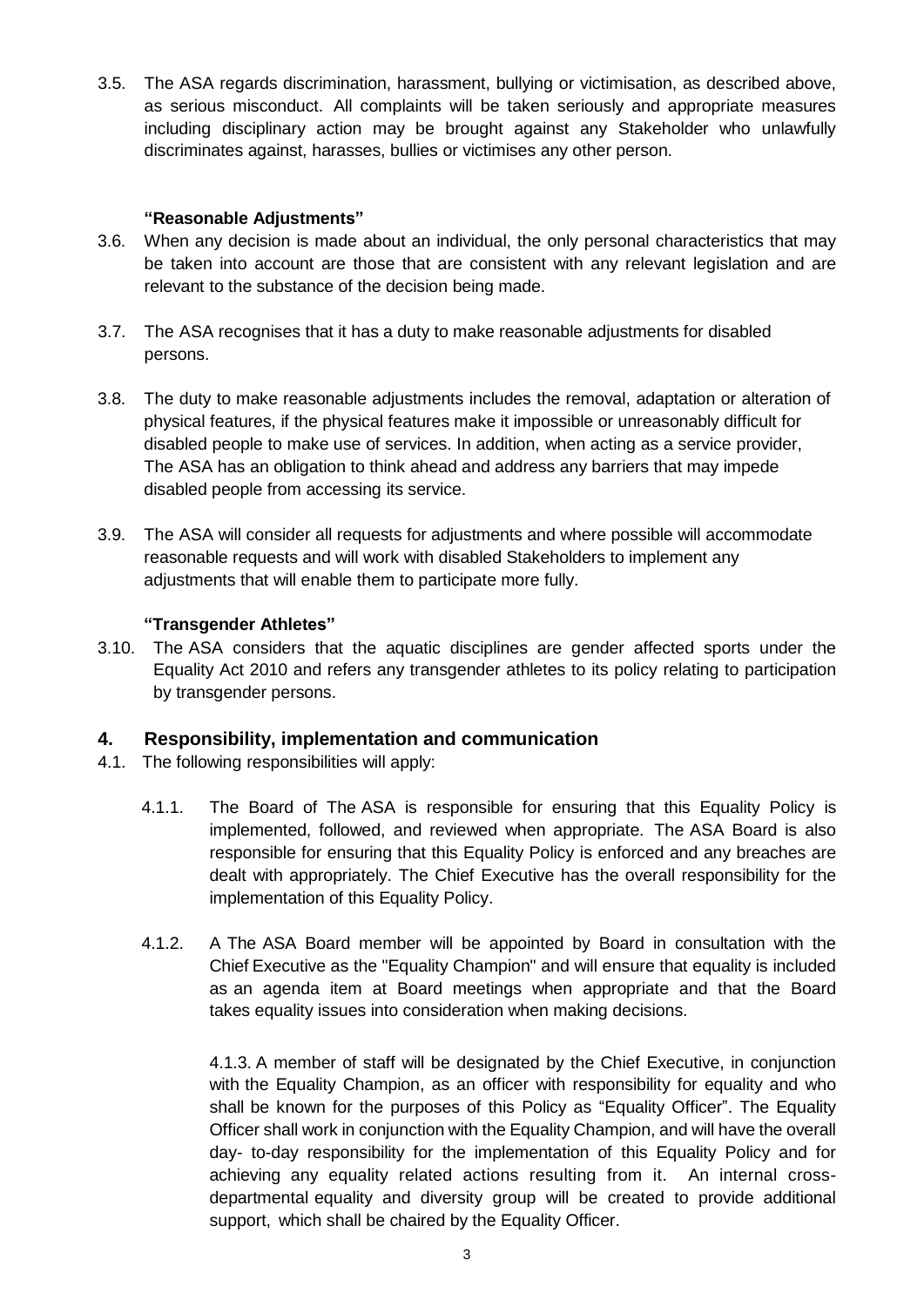- 4.1.4. Objectives relating to fair and inclusive practices will be included in all employees' performance indicators and will form an integral part of performance reviews throughout the year. Individual work programmes for The ASA staff will be amended to include equality-related tasks where appropriate.
- 4.2. This Equality Policy will be implemented as follows:
	- 4.2.1. The ASA will establish an Equality Action Plan which shall include a review of its policies and practices on an ongoing basis, to ensure continuing compliance with relevant legislation, demographics and internal business requirements and where possible good practice;
	- 4.2.2. The ASA will develop and cascade a diversity vision statement;
	- 4.2.3. The ASA will develop and cascade a Commitment to Dignity in the Workplace statement;

The ASA will develop and cascade other applicable policies, procedures and statements required to further this Equality Policy and the objectives of equality and diversity generally; The ASA will also maintain, develop and cascade as appropriate current related policies (including by way of example those listed in the annex to this Policy).

4.2.4. All job packs sent out by The ASA will contain a policy statement similar to the following:

> *"The ASA is committed to providing equal opportunities for all and is committed to following best practice in the welfare of young people and vulnerable adults. For further information please consult [www.swimming.org"](http://www.swimming.org/)*

- 4.2.5. No applicant for any post (including job applicants, consultant advisers and suppliers) will be placed at a disadvantage by requirements or conditions which are not necessary to the performance of the job or which constitute unlawful discrimination;
- 4.2.6. Terms and Conditions of service will be regularly reviewed from an equality and diversity perspective;
- 4.2.7 Consultants and advisers (and where appropriate suppliers) to The ASA will be required to abide by this Equality Policy and it will be referred to in any service level agreements or contracts issued by The ASA;
- 4.2.8 The ASA Volunteer Policy shall include reference to the Equality Policy and a copy of this Equality Policy shall be provided volunteers;
- 4.2.9 The ASA will join appropriate organisations in order to network, promote and exchange best practice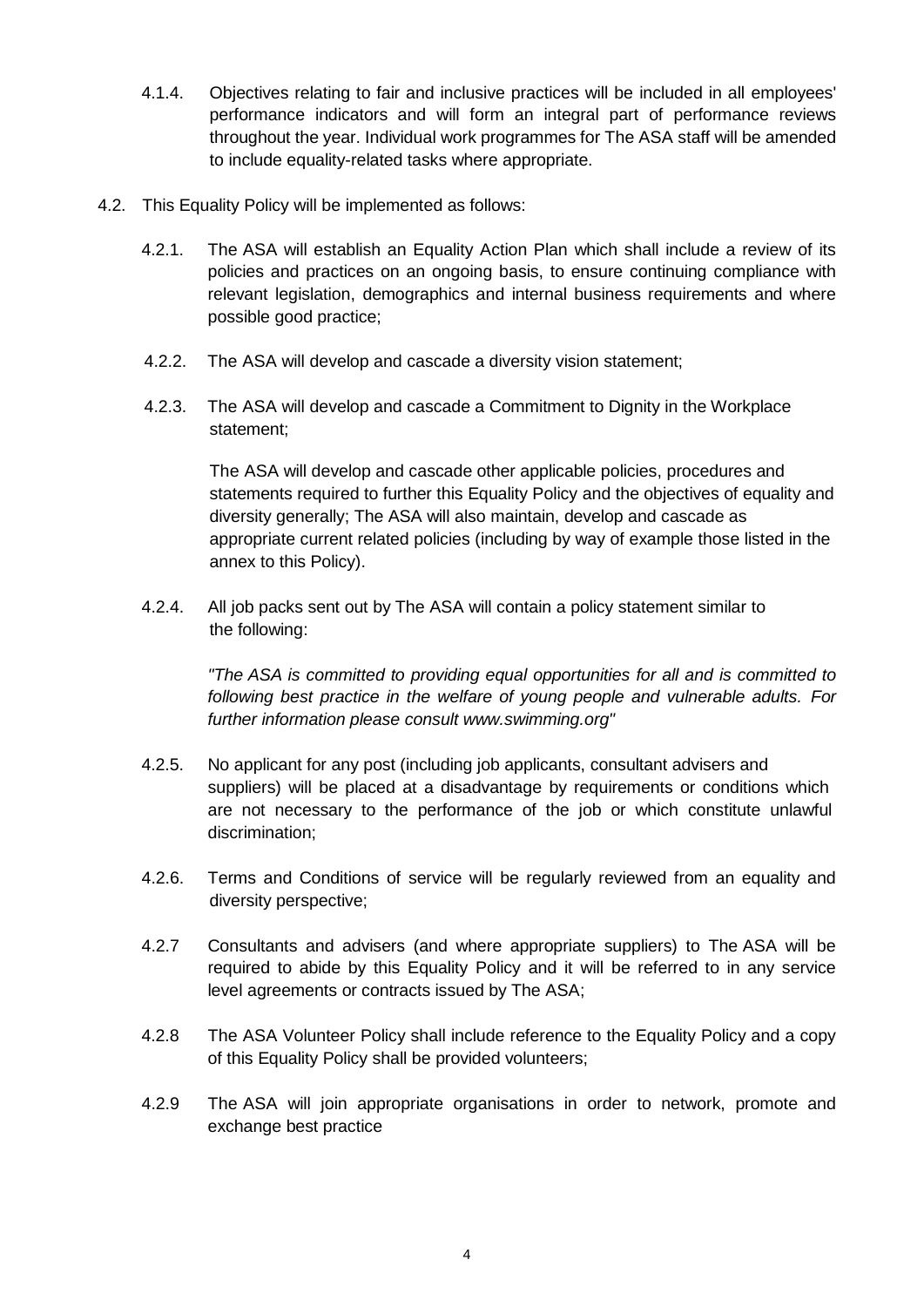The ASA will produce a Best Practice equality policy for all affiliated clubs to adopt, and will remind clubs of their ongoing obligations under the law and under its affiliation to The ASA.

- 4.3 This Equality Policy will be communicated in the following ways:
	- 4.3.1. Policy will be included in any employee handbook (or equivalent paper or electronic document). Reference will be made to this Equality Policy in any code of conduct. This Equality Policy is for guidance only and will not form part of any contract of employment with any employees of The ASA;
	- 4.3.2. The Policy will be highlighted in all staff and volunteer inductions;
	- 4.3.3. A copy of this Equality Policy will be publicly available on the ASA website and copies in other formats will also be available from the ASA Head Office.
	- 4.3.4. A copy of this Policy will be contained in the ASA Handbook, where possible;
	- 4.3.5. The ASA will promote and deliver continuing Equality and Respect professional development for all employees to support equal opportunities within the organisation;
	- 4.3.6. The ASA will produce, maintain and monitor an Equality Action Plan to ensure the objectives of this Equality Policy are consistently delivered throughout all areas of the organisation; and
	- 4.3.7. The ASA recognises that, in some cases, to further the principle of equality, an unequal distribution of resources may be required. If appropriate and proportionate, and to the extent that is lawful, The ASA will consider positive action or may introduce special measures to assist any group with a Protected Characteristic which is currently underrepresented within any group of Stakeholders.
	- 4.3.8. The ASA will reference and include a copy of this Policy as part of its contractual agreements with consultants and other service-providers.

## **5. Monitoring and Evaluation**

- 5.1 This Equality Policy will remain in force until it is amended, replaced or withdrawn. A review of this Equality Policy will take place as and when required, but not less than once every three years.
- 5.2 The Equality Action Plan, created to ensure the objectives of this Equality Policy are delivered, will be reviewed by the Equality Champion regularly. Progress relating to the Policy will be recorded annually and a full report will be presented to the Board to debate progress and review the policy status. This shall include statistical and, if appropriate qualitative, information will be collected. Once approved by the Board, a report will be published internally and externally (with due regard to the sensitivity of the information), to show the impact of this Equality Policy and progress towards achieving the Equality Action Plan.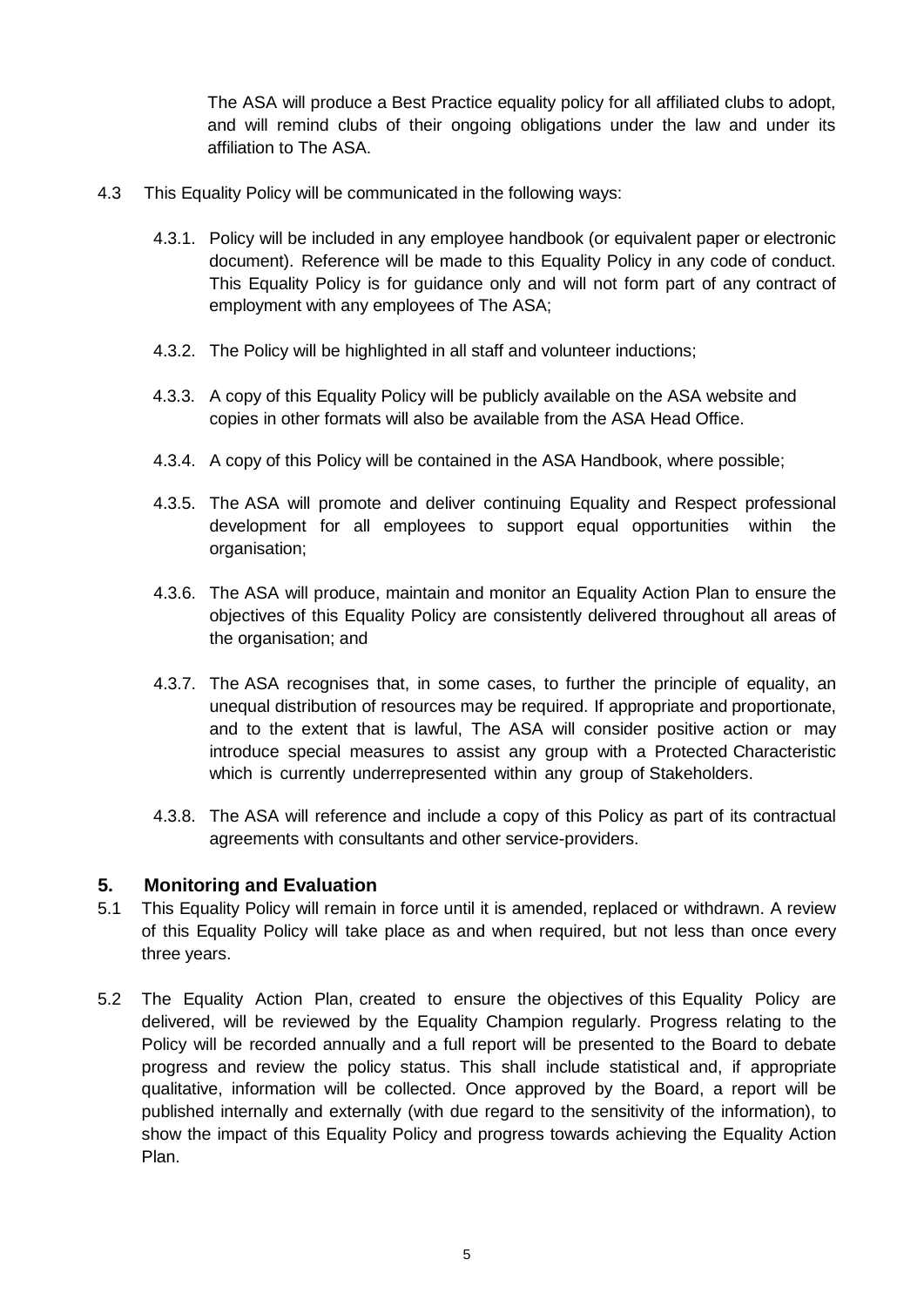## **6 Complaints Procedures**

- 6.1 To safeguard individual rights under this Equality Policy, any Stakeholder who believes they have suffered inequitable treatment within the scope of this Equality Policy may raise the matter through the appropriate procedure. In the event that it is a complaint regarding this Policy or another policy of The ASA, the complaint shall be directed to the Board unless otherwise prescribed in that policy.
- 6.2 Where assistance is needed in identifying the appropriate procedure, the Equality Officer may assist in the first instance (without comment on the merits of the complaint).
- 6.3 Appropriate action may be taken against any The ASA Stakeholder who is found to have violated this Equality Policy.

Approved by ASA Board 7<sup>th</sup> May 2011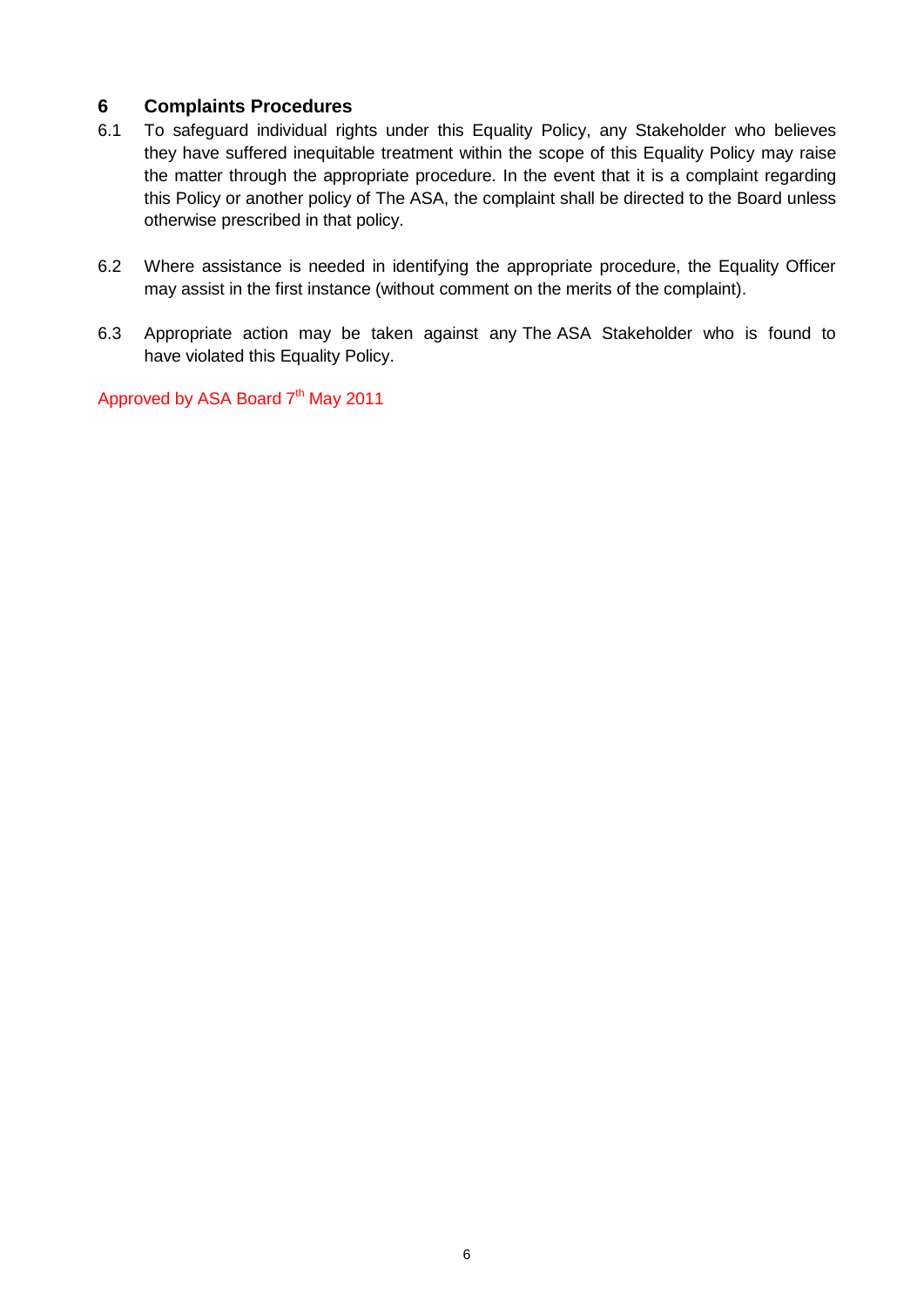### **Annex**

### Policies for Staff

- Bullying and Harassment Policy
- Disciplinary Procedures
- Grievance Procedures
- Recruitment and Selection Procedures
- Equal Opportunities Employment Policy
- Retirement Policy
- Adoption Policy
- Maternity Policy
- Paternal Leave Policy
- Paternity Policy
- Time Off for Dependents Policy
- Commitment to Equality in the Workplace Statement
- Appraisal/Work Programmes Policy

### Policies for Volunteers

- Volunteers Policy
- Volunteer Positions Nomination Policy
- Eligibility for Election to Committees

### Policies for Members

- Participation by Transgender Athletes
- Equal Opportunity in Swimming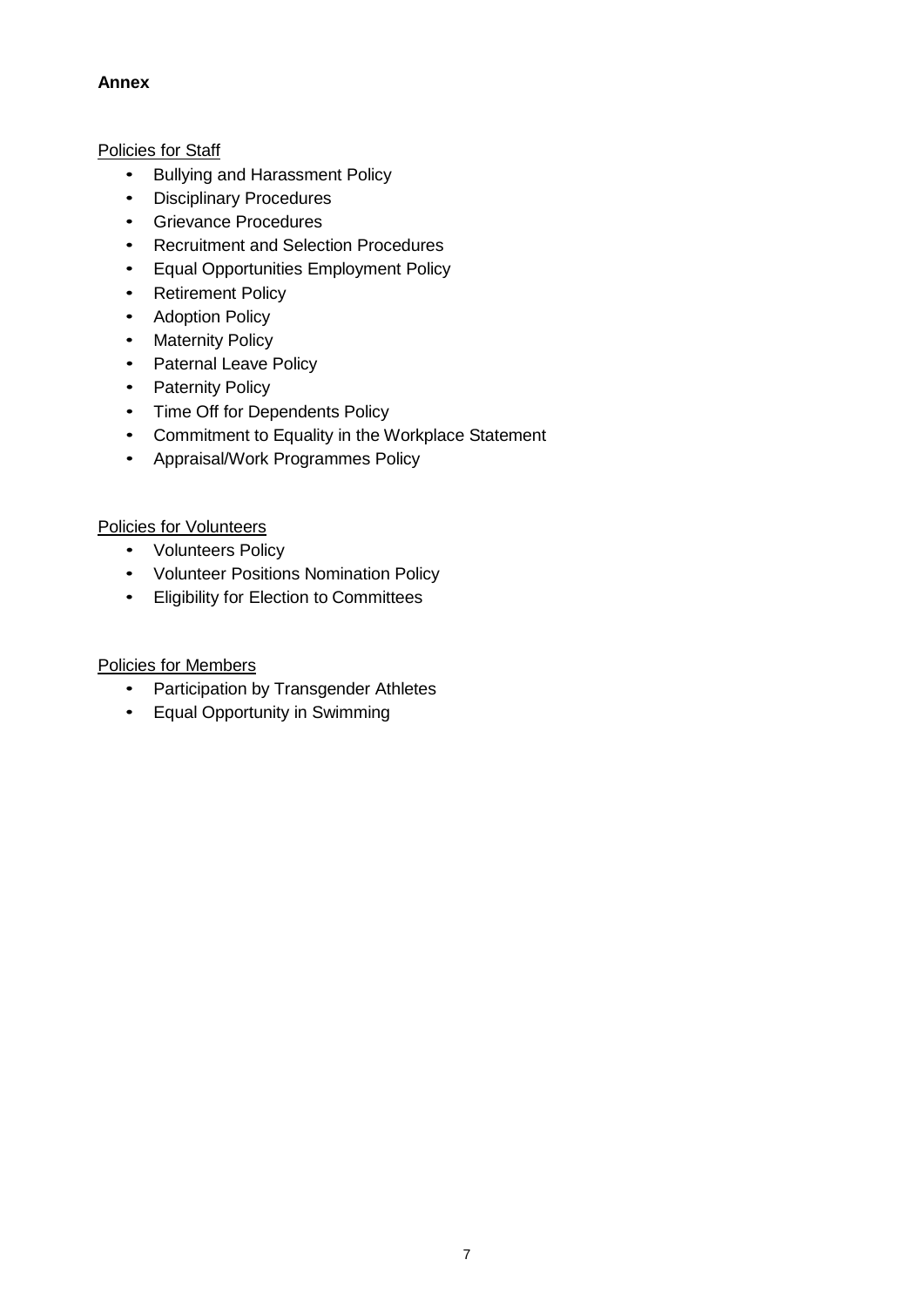# **The ASA (Swim England's) Commitment to Dignity in the Workplace**

## **1. Introduction to the Commitment**

- 1.1 The ASA is committed to creating a work-environment free of harassment and bullying, where everyone is treated with dignity and respect.
- 1.2 Harassment in the workplace is unacceptable and may result in application of The ASA's disciplinary procedures. Furthermore, some harassment may constitute unlawful discrimination and/or be a criminal offence and therefore result in external action being taken against an individual.
- 1.3 The ASA has implemented an Equality Policy and this Commitment supplements that policy, albeit it also represents a stand-alone policy too.

## **2. What is Bullying and Harassment?**

- 2.1 **Bullying** is offensive, intimidating, malicious or insulting behaviour, and/or an abuse or misuse of power that is meant to undermine, humiliate or injure the person on the receiving end. Examples of bullying would include picking on someone or setting him/her up to fail or making threats or comments about someone's job security without good reason.
- 2.2 **Harassment** is unwanted conduct related to relevant protected characteristics, which are sex, gender reassignment, race (which includes colour, nationality and ethnic or national origins), disability, sexual orientation, religion or belief and age, that:
	- has the purpose of violating a person's dignity or creating an intimidating, hostile, degrading, humiliating or offensive environment for that person; or
	- is reasonably considered by that person to have the effect of violating his/her dignity or of creating an intimidating, hostile, degrading, humiliating or offensive environment for him/her, even if this effect was not intended by the person responsible for the conduct.
- 2.3 Examples of harassment would include: physical conduct ranging from unwelcome touching to serious assault; unwelcome sexual advances; demeaning comments about a person's appearance; unwelcome jokes or comments of a sexual or racial nature or about an individual's age; excluding an individual because he/she is associated or connected with someone with a protected characteristic, e.g. his/her child is gay, spouse is black or parent is disabled; repeated name calling related to an individual's religion or belief, ignoring an individual because he/she is perceived to have a protected characteristic (whether or not he/she does, in fact, have that protected characteristic), e.g. an employee is thought to be Jewish, or is perceived to be a transsexual; the use of obscene gestures; and the open display of pictures or objects with sexual or racial overtones, even if not directed at any particular person, e.g. magazines, calendars or pin-ups.

2.4 Conduct may be harassment whether or not the person behaving in that way intends to offend. Something intended as a "joke" may offend another person. Everyone has the right to decide what behaviour is acceptable to him/her and to have his/her feelings respected by others. Behaviour that any reasonable person would realise would be likely to offend will be harassment without the recipient having to make it clear in advance that